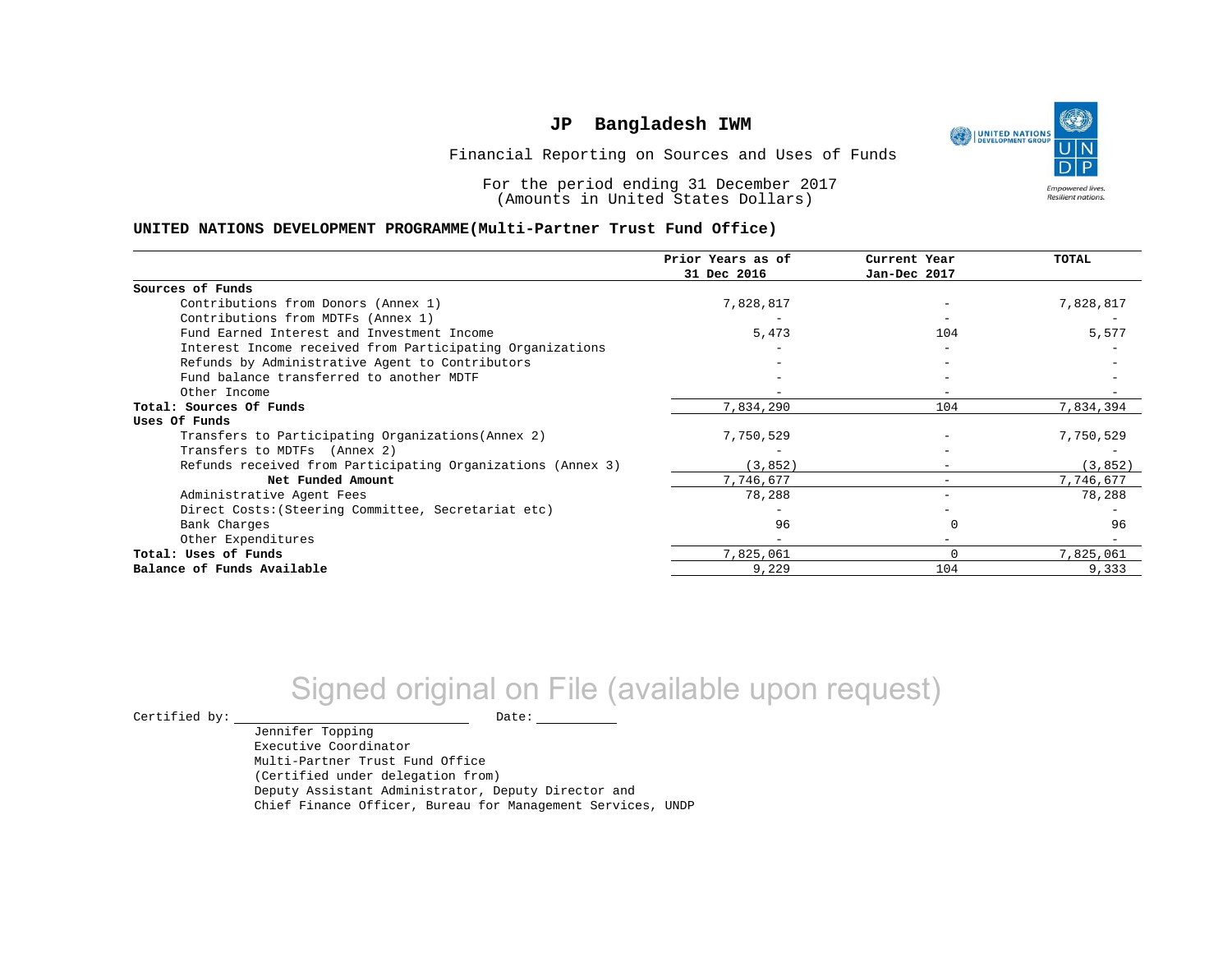

Financial Reporting on Sources and Uses of Funds

For the period ending 31 December 2017 (Amounts in United States Dollars)

#### **UNITED NATIONS DEVELOPMENT PROGRAMME(Multi-Partner Trust Fund Office)**

**Annex - 1: Contributions**

|                           | Prior Years as of | Current Year             | TOTAL     |
|---------------------------|-------------------|--------------------------|-----------|
|                           | 31 Dec 2016       | Jan-Dec 2017             |           |
| From Contributors         |                   |                          |           |
| GOVERNMENT OF NETHERLANDS | 7,828,817         | $\overline{\phantom{0}}$ | 7,828,817 |
| Total: Contributions      | 7,828,817         | $-$                      | 7,828,817 |

## Signed original on File (available upon request)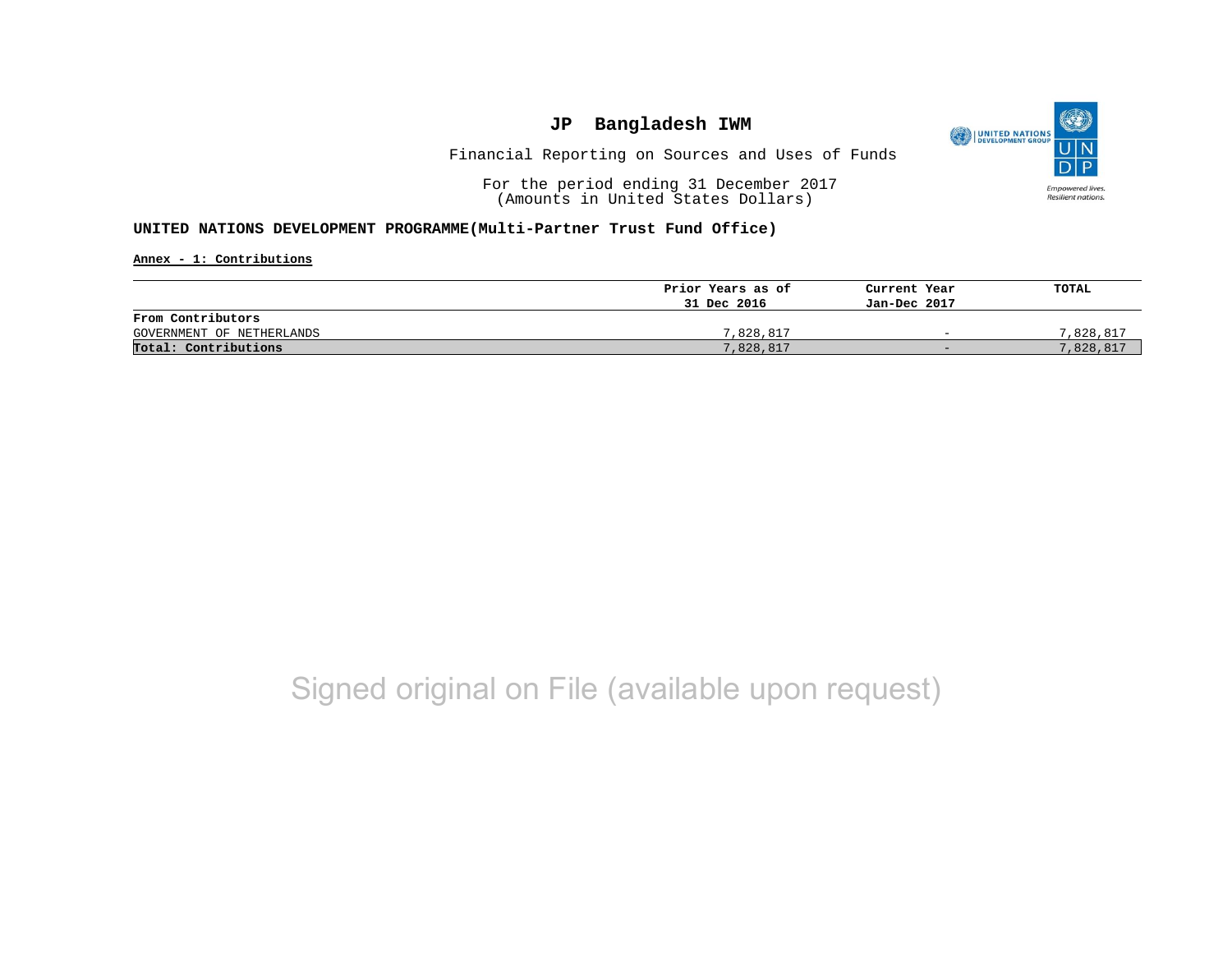

Financial Reporting on Sources and Uses of Funds

For the period ending 31 December 2017 (Amounts in United States Dollars)

#### **UNITED NATIONS DEVELOPMENT PROGRAMME(Multi-Partner Trust Fund Office)**

**Annex - 2: Transfers**

|                                | Prior Years as of | Current Year             | TOTAL     |
|--------------------------------|-------------------|--------------------------|-----------|
|                                | 31 Dec 2016       | Jan-Dec 2017             |           |
| To Participating Organizations |                   |                          |           |
| ILO                            | 250,070           | $\overline{\phantom{m}}$ | 250,070   |
| UNDP                           | 4,491,514         | $\overline{\phantom{0}}$ | 4,491,514 |
| WFP                            | 3,008,945         | $\overline{\phantom{0}}$ | 3,008,945 |
|                                |                   |                          |           |
| Total Transfers                | 7,750,529         | $-$                      | 7,750,529 |

## Signed original on File (available upon request)